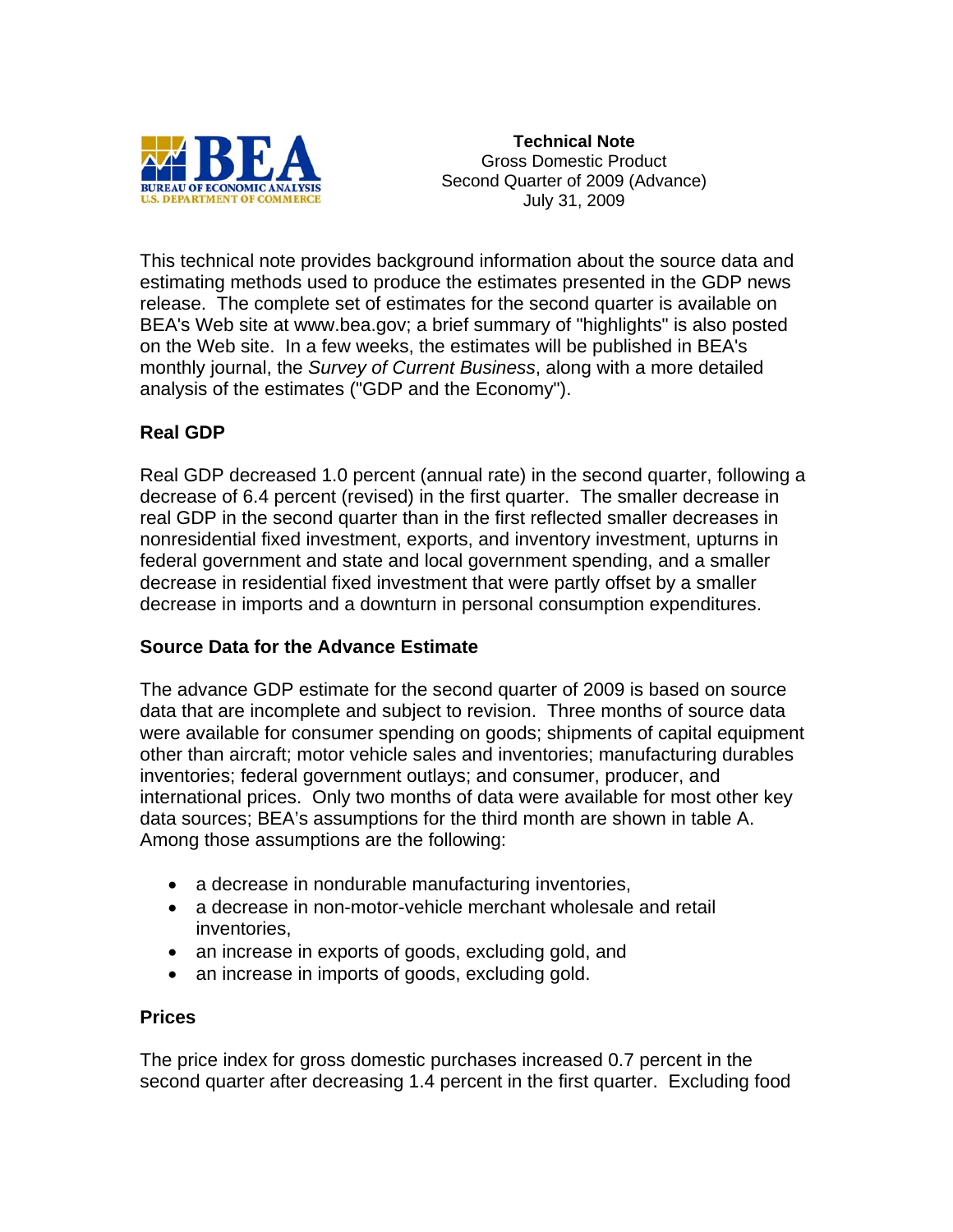and energy prices, the price index for gross domestic purchases increased 1.1 percent in the second quarter, after increasing 0.2 percent in the first.

### **Disposable Personal Income**

Real disposable personal income (DPI) increased 3.2 percent in the second quarter, following an increase of 1.1 percent in the first. The growth in DPI reflected an increase in government social benefits and a decrease in personal current taxes. The growth in government social benefits reflected the effects of one-time economic recovery payments of \$250 to recipients of social security, supplemental security income, veterans' pensions, and railroad retirement. The decrease in personal current taxes reflected the Making Work Pay Credit provision of the American Recovery and Reinvestment Act of 2009, which reduced withheld taxes by about \$50 billion in the second quarter, after reducing them by about \$4 billion in the first. Personal saving as a percent of disposable personal income rose to 5.2 percent from 4.0 percent.

## **Comprehensive Revision**

Today's GDP news release presents results from the comprehensive revision of the national income and product accounts. The revision reflects previously announced changes in definitions, classifications, and presentation, and incorporates source data that are more complete, more detailed, and otherwise more reliable than those previously available. The reference year for chain-type price and quantity indexes and chained-dollar estimates has been updated to 2005. A table showing the selected component detail and major source data for the comprehensive revision is available on BEA's Web site at [http://www.bea.gov/national/pdf/nipa\\_revisions\\_table\\_final.pdf.](http://www.bea.gov/national/pdf/nipa_revisions_table_final.pdf) A detailed discussion of the results will be published in the September issue of the *Survey*.

In the revised estimates real GDP increased 0.4 percent for 2008; in the previously published estimates, real GDP had increased 1.1 percent. Revisions to GDP growth for years prior to 2008 were smaller and reflected the incorporation of benchmark source data, such as the 2002 Benchmark Input-Output Accounts and preliminary results of the 2007 Economic Census, as well as regular annual source data.

From the fourth quarter of 2007 to the first quarter of 2009, real GDP decreased 2.8 percent (annual rate); in the previously published estimates it had decreased 1.8 percent. GDP in the first quarter of 2009 decreased 6.4 percent; in the previously published estimates, it had decreased 5.5 percent. The revisions reflected the effects of new weights from the benchmarking of the estimates, updated seasonal adjustment, revised prices for deflation, and new methodologies and source data.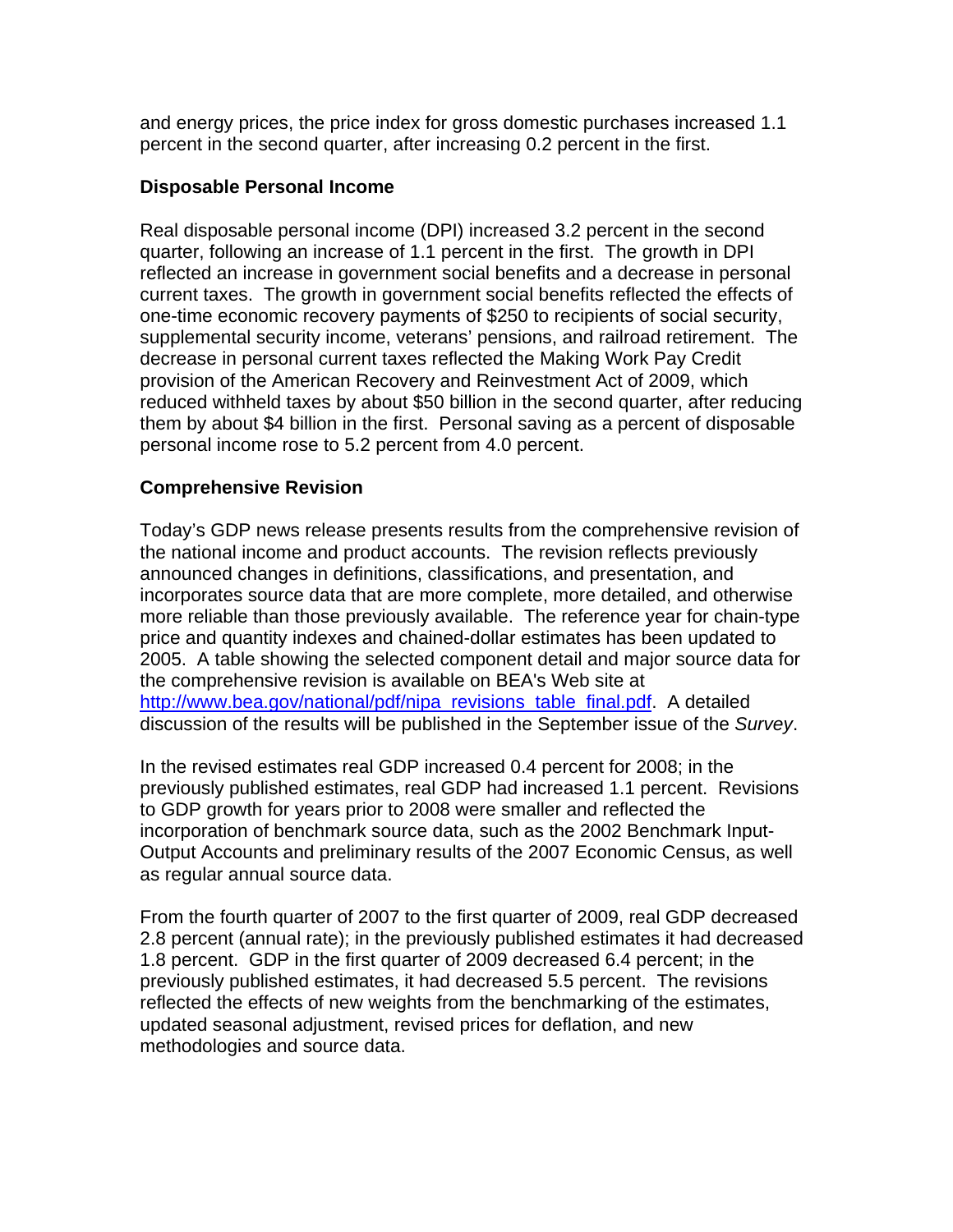#### **Revised wages and salaries for 2009Q1**

In the first quarter of 2009, wage and salary disbursements decreased \$204.6 billion, or 11.9 percent; in the previously published estimates, they had decreased \$65.8 billion, or 4.0 percent. The revision reflected the incorporation of preliminary first-quarter tabulations from the BLS quarterly census of employment and wages for 13 states. The complete tabulations for all states are scheduled to be incorporated in next month's GDP release. BEA appreciates the efforts of BLS and of the state employment offices that provided the early tabulations in time for this month's release.

Brent R. Moulton Associate Director for National Economic Accounts Bureau of Economic Analysis (202) 606-9606